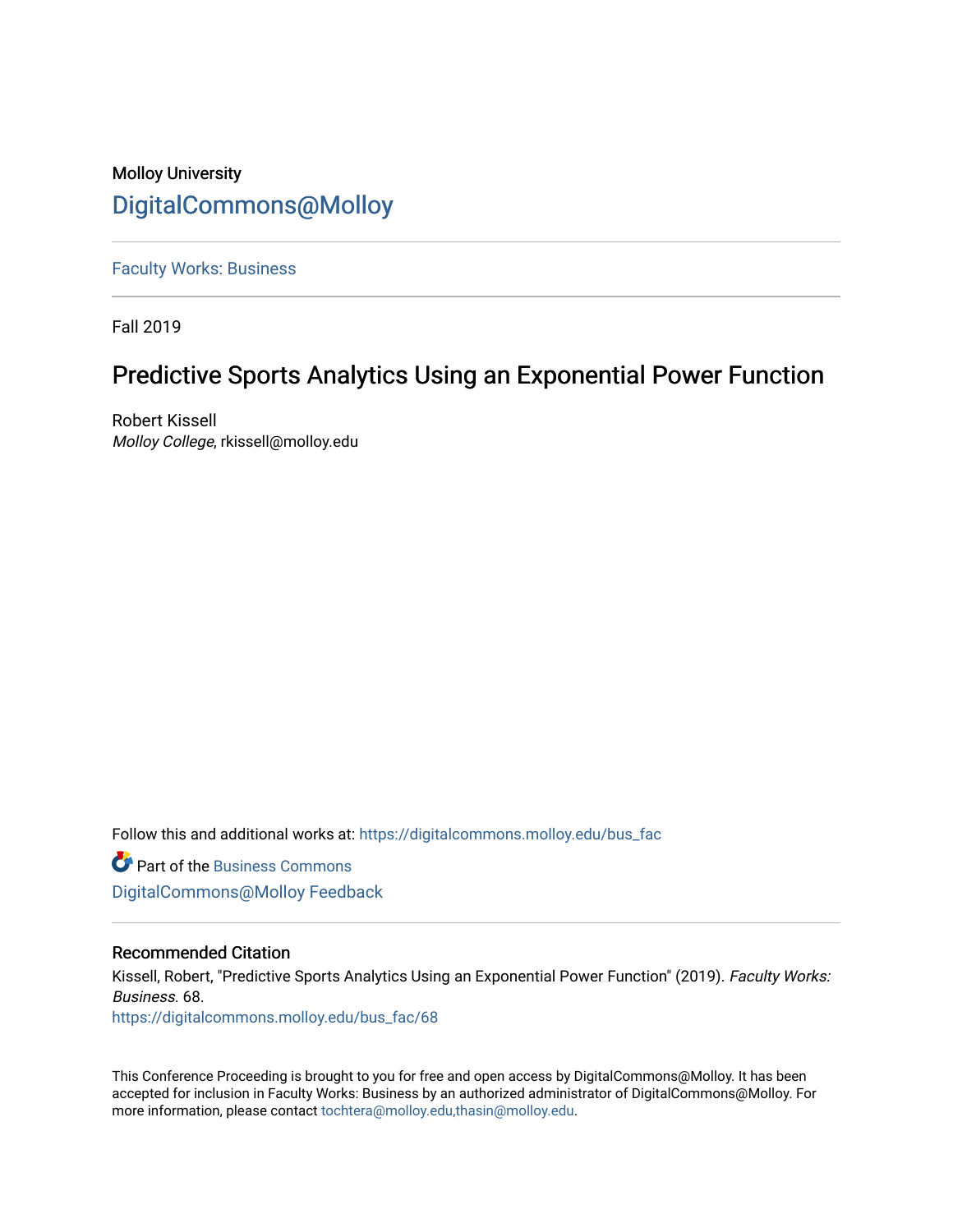# **Predictive Sports Analytics Using an Exponential Power Function**

# *Robert Kissell*

School of Business Molloy College 1000 Hempstead Ave Rockville Centre, NY 11571 USA (516) 323-3109 *RKissell@Molloy.edu*

#### *ABSTRACT*

This paper introduces a predictive sports analytics model that can be used to i) rank teams, ii) estimate win probability, and iii) calculate the expected winning margin (spread) of a game. The model is based on an exponential distribution function and is solved using a log-loss function and maximum likelihood estimates (MLE). The most appealing aspect of this quantitative approach is that the model is objective, transparent, and testable. Readers can verify all calculations and results as the model does not employ any black box method. We apply this model to the 2018-2019 NFL season to rank teams, estimate scores, and make predictions across all pairs of teams. The model predicted more than 70% of the NFL games correct, and has  $R^2 = 26\%$  when comparing estimated spreads to actual spreads. This model can also serve as an objective approach to assist committees determine which teams should be selected for college post season tournaments such as the NCAA basketball tournament and the College Football Playoffs.

#### **Keywords**

Sports Analytics, Probability Models, Exponential Functions, Quantitative Models, Linear Regression

# **1 INTRODUCTION**

Sports analytics has experienced a dramatic growth at the professional and college levels. Sports modeling methods are used by teams to uncover statistics, information, and trends that can be used to improve game results, and help improve strategy decisions such as player selection, college drafts, salary arbitration, and post-season tournament selection. Much of the current sports analytics environment, however, is based on utilizing descriptive statistics to improve decision making ability. Herein, we introduce a predictive sports analytics model based on quantitative methods. More specifically, we show how quantitative models can be used to predict the winning team, estimate win probability, and calculate expected winning margin using an exponential distribution.

These techniques are extremely useful for college sports where committees are tasked with selecting teams for post-season tournaments such as the college football playoffs and NCAA basketball tournaments, and where ranking teams is often difficulty due to a small sample size and non-overlapping game schedules. Currently, many of the college post-season tournament teams are selected based on subjective opinions and a set of criteria that is not made public.

Approaches in this paper provide a transparent and objective sports analytics model to enable committee members to rank teams based on actual game results and using a transparent and objective metric. We apply this model to the 2018-2019 season and provide predictions across all pairs of game. The model has a 70% success rate for predicting the winning team and R2=26% for predicting home team winning margin compared to actual margin.

# **2 METHODOLOGY**

The methodology used for the sports prediction model is based on an exponential distribution function and power function model. The methodology follows that in Kissell & Poserina (2017) and applies the approach to NFL 2018-2019 full season game results data. The model uses the team's rating and a home field advantage metric to estimate win probability, and a linear regression model to estimate expected winning margin (score). This approach is described as follows:

Let,

 $x =$  home team rating,  $x \sim Exponential(x)$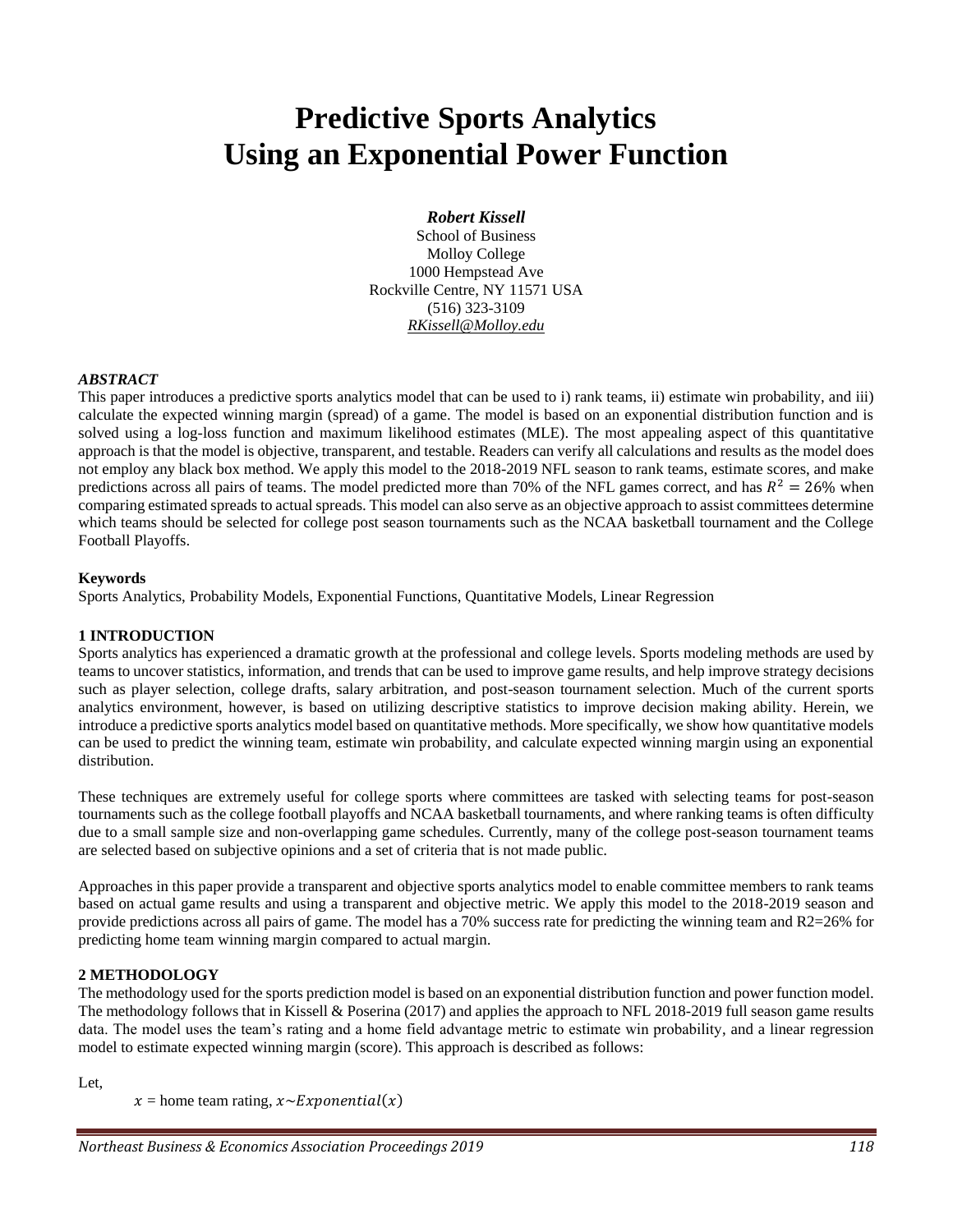$y =$ away team rating,  $y \sim$ Exponential(y)

 $h =$  home field advantage parameter

Then, the probability that the home team will win is calculated as follows:

$$
Prob(Home\ Team\ Win) = \frac{x+h}{x+y+h}
$$

Alternatively, the probability that the away team will win is calculated as follows:

 $Prob(Away Team Win) = \frac{y}{x}$  $x + y + h$ 

For example, suppose that the home team has a rating of  $x = 6$ , the away team has a rating of  $y = 3$ , and there is a home field advantage benefit of  $h = 1$ . Then, the probability of each team winning is:

$$
Prob(Home\ Wins) = \frac{6+1}{6+3+1} = 0.60 = 70\%
$$

$$
Prob(Away\ Wins) = \frac{3}{6+3+1} = 0.30 = 30\%
$$

The expected home team winning margin, also known as the spread, is measured as the home team score minus away team score, e.g.,

 $S =$  Home Team Score  $-$  Away Team Score

Where,  $S > 0$  indicates the home team won the game,  $S < 0$  indicates the away team won the game, and  $S = 0$  indicates the game ended in a tie. Spread  $S$  is calculated using a linear regression model that incorporates the home team win probability. A basic formulation of this regression is as follows:

$$
S = b_0 + b_1 \cdot prob + e
$$

However, often due to small sample bias and not having a large enough cross-section of games played across all teams, this regression does not necessarily ensure that  $S = 0$  when the home team win probability is  $p = 0.5$ . Thus, we make an adjustment to the model as follows:

$$
S = d_1 \cdot (p - 0.5) + e
$$

For simplicity in notation going forward, we let  $p^* = (p - 0.5)$ . Then our spread regression model is:

 $S = d_1 \cdot p^* + e$ 

In this model the intercept term at  $p = 0.5$  is  $d_0 = 0$ , thus, ensuring that the estimated spread at  $p = 0.5$  is  $S = 0$ .

#### **Estimating Team Ratings**

Team rating is determined using maximum likelihood estimation (MLE) techniques and incorporating all game results as follows:

$$
Max \quad L = \prod_{i=1}^{n} g_i(x)
$$

where,

$$
g_i(x) = \begin{cases} \frac{x_{h(i)} + x_0}{x_{h(i)} + x_{a(i)} + x_0}, & \text{Home Team wins} \\ \frac{x_{h(i)} + x_0}{x_{h(i)} + x_{a(i)} + x_0}, & \text{away Team wins} \\ 1/2, & \text{tie Game} \end{cases}
$$

 $x_k > 0$  for k=1, 2, ..., m  $x_k$  = team k rating  $x_{h(i)}$  = home team in game i rating  $x_{a(i)}$  = away team in game i rating  $x_0$  = home field advantage  $n =$  total number of games  $m =$  total number of teams  $i = i<sup>th</sup>$  game

One difficulty that occurs when we maximize a likelihood functions consisting of percentages it that the product of percentages converges to zero rather quickly which makes solving for the model parameters extremely difficult and almost impossible. For example, for an average probability of  $p = 0.60$  and n=48 observations (e.g., three weeks of games), the loss function is  $L =$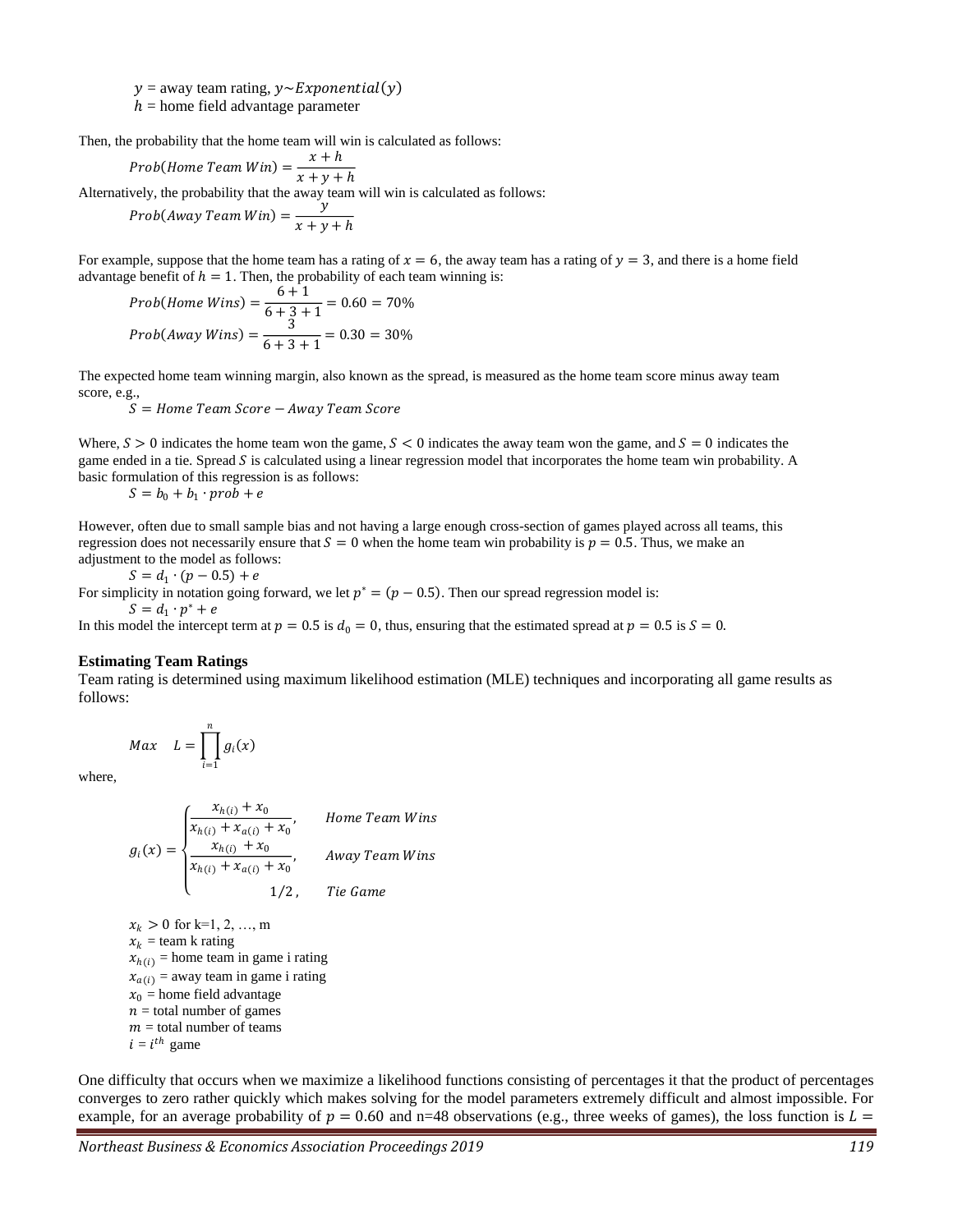$0.60^{46} = 2.25 \cdot 10^{-11}$ . And after five weeks of games n=80, the loss function is  $L = 1.79 \cdot 10^{-18}$ . Computers are not efficient at solving problems with these many decimal places. Luckily, in this situation, we can transform the problem using logs. Basic calculus shows that the value  $x^*$  that maximizes a function  $f(x)$  is the same value that maximizes the log of the function,  $log(f(x))$ . Thus, maximizing the log-likelihood function results is the same optimal solution as maximizing the original likelihood function.

Hence, team rating parameters are estimated via maximizing the following log-likelihood:

$$
Max \quad L^* = \sum_{i=1}^n \log(g_i(x))
$$

The results of this maximization are shown in Table 1: Team Ratings Sorts from Highest (Best) to Lowest (Worst). The three highest ranked teams for NFL 2018-2019 are #1 Los Angeles Rams (10.000), #2 New Orleans Saints (9.748), and #3 New England Patriots (9.206). The Super Bowl 2018-2019 was played between the #1 Los Angeles Rams and #3 New England Patriots, so the model proved effective at uncovering and ranking the best teams. The three lowest ranked teams are #30 Arizona Cardinals (0.410), #31 Oakland Raiders (0.408), and #32 San Francisco 49ers (0.0001). The home field advantage benefit rating was  $HFA=0.84$ .

|                | Table 1: Team Rating Sorted from Highest (Best) to Lowest (Worst) |        |    |                                |       |    |                                |        |
|----------------|-------------------------------------------------------------------|--------|----|--------------------------------|-------|----|--------------------------------|--------|
|                | <b>Ranking HomeTeam</b>                                           |        |    | <b>Rating Ranking HomeTeam</b> |       |    | <b>Rating Ranking HomeTeam</b> | Rating |
| 1              | <b>Los Angeles Rams</b>                                           | 10.000 | 13 | <b>Tennessee Titans</b>        | 3.147 | 25 | <b>Detroit Lions</b>           | 0.983  |
| $\overline{2}$ | <b>New Orleans Saints</b>                                         | 9.748  | 14 | Seattle Seahawks               | 2.892 | 26 | <b>Miami Dolphins</b>          | 0.809  |
| 3              | <b>New England Patriots</b>                                       | 9.206  | 15 | <b>Minnesota Vikings</b>       | 2.201 | 27 | <b>Green Bay Packers</b>       | 0.602  |
| 4              | Los Angeles Chargers                                              | 7.816  | 16 | <b>Washington Redskins</b>     | 1.676 | 28 | <b>New York Jets</b>           | 0.558  |
| 5              | Kansas City Chiefs                                                | 7.710  | 17 | <b>Cleveland Browns</b>        | 1.579 | 29 | <b>Tampa Bay Buccaneers</b>    | 0.514  |
| 6              | <b>Houston Texans</b>                                             | 4.365  | 18 | <b>Atlanta Falcons</b>         | 1.346 | 30 | <b>Arizona Cardinals</b>       | 0.410  |
| 7              | <b>Chicago Bears</b>                                              | 4.173  | 19 | <b>Carolina Panthers</b>       | 1.306 | 31 | <b>Oakland Raiders</b>         | 0.408  |
| 8              | <b>Indianapolis Colts</b>                                         | 3.843  | 20 | <b>Denver Broncos</b>          | 1.247 | 32 | San Francisco 49ers            | 0.0001 |
| -9             | <b>Pittsburgh Steelers</b>                                        | 3.780  | 21 | <b>Cincinnati Bengals</b>      | 1.101 |    | <b>HFA</b>                     | 0.84   |
| 10             | <b>Dallas Cowboys</b>                                             | 3.589  | 22 | <b>Buffalo Bills</b>           | 1.025 |    |                                |        |
| 11             | Philadelphia Eagles                                               | 3.589  | 23 | Jacksonville Jaguars           | 1.018 |    |                                |        |
| 12             | <b>Baltimore Ravens</b>                                           | 3.443  | 24 | <b>New York Giants</b>         | 1.017 |    |                                |        |

Thus, the probability that the NY Jets (#28) will beat the Buffalo Bills (#22) when playing at home is:

$$
P(NY jets(Home) > \text{Buffalo Bills (Away)}) = \frac{0.558 + 0.84}{0.558 + 1.025 + 0.84} = 58\%
$$

If the Jets are playing at home they are favored to win (58% win probability) even though the Bills are ranked higher. If the Bills are playing the Jets at home, the Bills are favored to win (77% win probability). This model is able to differentiate probabilities based on whether the team is playing at home or on the road.

#### **Estimating Regression Coefficients**

After estimating team ratings, we can calculate home team probability. If the home team win probability is calculated to be  $p$ , then we estimate the expected home team win margin from the following regression equation:

 $S = d_1 \cdot p^* + e$ where  $p^* = p - 0.5$ . The parameter of the model  $d_1$  is calculated via linear least squares as follows:  $d_1 = ((p - 0.5)^{'} \cdot (p - 0.5))^{-1} (p - 0.5) \cdot S$ 

As mentioned above, this formulation of the spread model guarantees that the expected spread at  $p = 0.5$  is  $S = 0$ . This in intuitive since  $p = 0.5$  implies that the home team has a 50%-50% change of winning the game, so the average win scores should be  $S = 0$ .

The results of our spread prediction regression model are shown in Table 2: Spread Regression Summary Results. This model has  $d_1 = 28.53$  and is statistically significantly with  $tStat(p^*) = 9.7038$ ,  $R^2 = 0.26$ , and regression error  $SeY = 12.333$ .

The best-fit spread regression model is: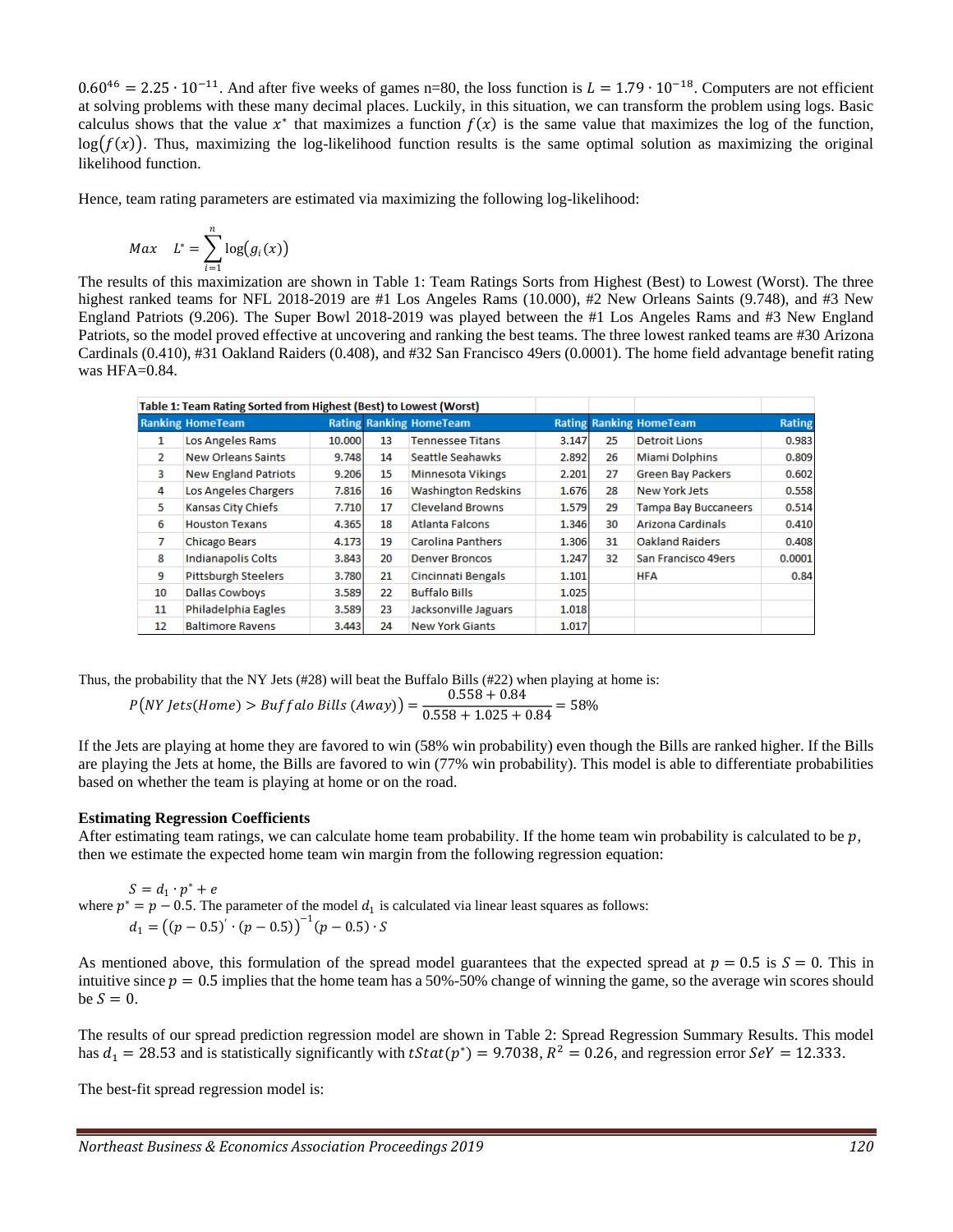$\hat{S} = (n - 0.5) \cdot 28.53$ 

Therefore, if the home team win probability is estimated to be  $p = 0.75$ , then the estimated home team winning spread is calculated as follows:

 $\hat{S} = (0.75 - 0.50) \cdot 28.53 = 7.13$ 

| <b>Table 2: Spread Regression Summary Results</b> |              |                  |        |          |                     |           |
|---------------------------------------------------|--------------|------------------|--------|----------|---------------------|-----------|
|                                                   |              |                  |        |          |                     |           |
| <b>Regression Statistics</b>                      |              |                  |        |          |                     |           |
| R Square                                          | 0.261        |                  |        |          |                     |           |
| <b>Standard Error</b>                             | 12.333       |                  |        |          |                     |           |
| <b>Observations</b>                               | 268          |                  |        |          |                     |           |
|                                                   |              |                  |        |          |                     |           |
| <b>Regression Parameters</b>                      |              |                  |        |          |                     |           |
|                                                   | Coefficients | <b>Std Error</b> | t Stat | P-value  | Lower 95% Upper 95% |           |
| d0                                                | 0            |                  | #N/A   | #N/A     | #N/A                | #N/A      |
| d1                                                | 28.53        | 2.9400           | 9.7038 | 2.89E-19 | 22.741033           | 34.318291 |

#### **3 RESULTS**

The results of our prediction model for NFL 2018-2019 season across all pairs of teams are calculated based on the team ratings in Table 1 and the spread regression results in Table 2. In total, there are 992 unique pairs of game match-ups with each team playing at home and on the road against every other team in the league. The estimated home team winning spread across all pairs of teams in shown in Table 3: NFL 2018-2019 Prediction Table.

The Super Bowl for 2018-2019 was played between the Los Angeles Rams (#1 Ranking) and New England Patriots (#3 Ranking). Our prediction model estimated the LA Rams to be the favorite by 0.585 pts. This can be verified directly from Table 3. Since the Super Bowl is played at a neutral site, we need to estimate the winning spread in two ways: first for LA Rams as the home team and second for NE as the home team. This is as follows:

LA Rams (home team) vs. NE Patriots (away team): LA Rams favored by  $+1.17$ 

NE Patriots (home team) vs. LA Rams (away team): NE Patriots favored by +0.03

We can transform this model for the LA Rams winning as the home and away team as follows:

LA Rams (home team) vs. NE Patriots (away team): LA Rams win by  $+1.17$ 

LA Rams (home team) vs. NE Patriots (away team): LA Rams lose by -0.03

Therefore, the expected winning margin is LA Rams to win by  $(0.5*(1.17 + -0.03) = 0.585$ 

The winning team of Super Bowl 2018-2019 was the NE Patriots by 10pts. Using the regression results from our spread model, we find the probability of NE Patriots beating the LA Rams by 10 pts is 23% or approximately 1 in 4 times.

#### **4 CONCLUSION**

In this paper we introduced a sports prediction model to i) rank teams, ii) estimate win probability, and iii) calculate the expected home team winning spread. The modeling approach uses a log-likelihood function and maximum likelihood estimates (MLE) to determine team rating parameters for each team, and then performs a second regression that incorporates calculated home team winning probability to estimate home team winning spread. The model was applied to NFL 2018-2019 game data, and the model estimated the winning team correctly in more than 70% of the games and had  $R^2 = 0.26$  for the spread prediction estimate. The model was applied to 992 unique pairs of games across all team (both home and away games) to predict home team winning margin.

In addition to using the sports prediction model to estimate win probability and winning margin, the model can also be used as an objective decision-making tool and assist tournament committees such as the BCS to help determine which teams should be selected for college football post season College Football Playoffs and the NCAA selection committee to help determine the group of 64 teams to be included in the NCAA basketball tournament. One of the more appealing aspects of this sports prediction model is that the model is independent, objective, and transparent, all of which as essential characteristic for any post season tournament that is not based fully on record alone (such as the case with professional sports).